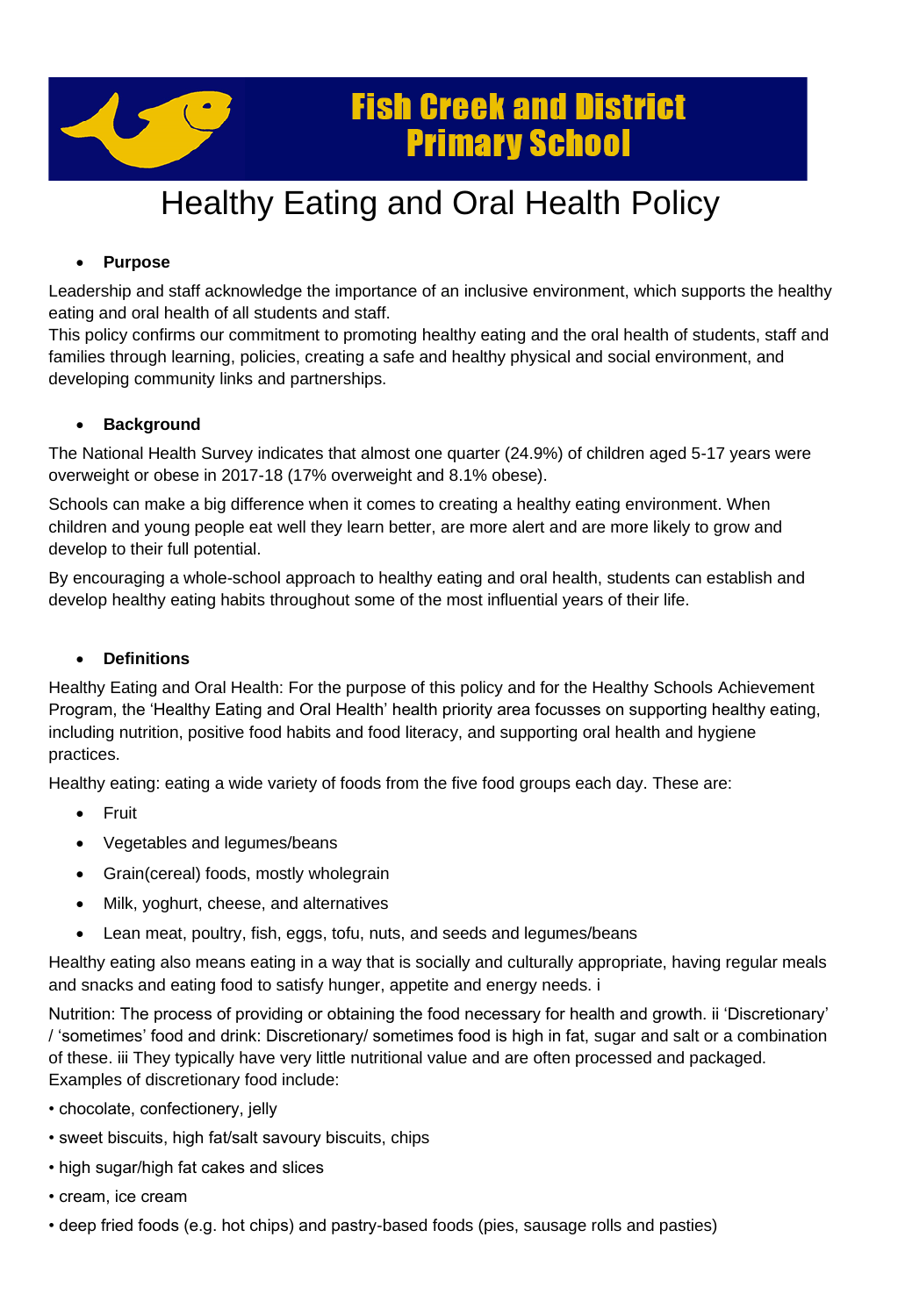### • most fast food and takeaway foods

• some processed meats (e.g. sausages, frankfurts/hot dogs, salami, strasbourg, devon, some commercial chicken nuggets and fish fingers)

• soft drinks, fruit juice and fruit drinks, cordial, sports drinks, energy drinks, flavoured milk and flavoured mineral water. iv

## • **Procedures and responsibilities**

Leadership and commitment

- Staff, families and students are involved in guiding the development and implementation policies and are seen as key partners in promoting and supporting healthy eating and oral health.
- Staff and families are provided with information about policy changes and requirements.

Healthy physical environment

- Tap water is accessible for drinking at all times.
- Healthy food and drinks are promoted and discretionary/sometimes food and drinks are discouraged for school snacks and lunches.
- The school seeks to ensure any fundraising, sponsorship, advertisements or marketing of food and drinks is consistent with this policy and promote healthy lifestyle messages.
- Safety practices, such as mouth guards, are implemented for contact sports.
- Students and staff are provided with inviting spaces and sufficient time to eat.
- There is suitable space for breastfeeding and storing milk.
- Safe food handling practices are followed, including safe procedures for food storage, handling, preparation and disposal and food safety training.

Healthy culture

- Diversity and cultural practices are considered when implementing this policy and healthy eating and oral health practices.
- Food, drinks or food vouchers are not used as an incentive or reward.
- Staff and visitors role model healthy eating.
- Celebrations and events include healthy food options and discourage discretionary options.
- Oral hygiene practices are promoted and undertaken at the school where appropriate.

Student teaching and learning

- Healthy eating and oral health messages are embedded in the curriculum. The curriculum guides students to develop food literacy knowledge and skills to enable them to make healthy food and drink choices and develop a healthy relationship with food.
- Staff are supported to access professional development and resources about healthy eating and oral health education.
- Students are included in the design and implementation of healthy eating and oral health initiatives.

Supported staff

- Staff are supported to consume healthy food and drinks and maintain good oral health practices at work.
- Healthy eating and oral health information and policy requirements are included in staff orientation/induction.
- When food is provided to staff for meetings, celebrations and events, healthy food options are included and discretionary options are discouraged.

Families and community partnerships